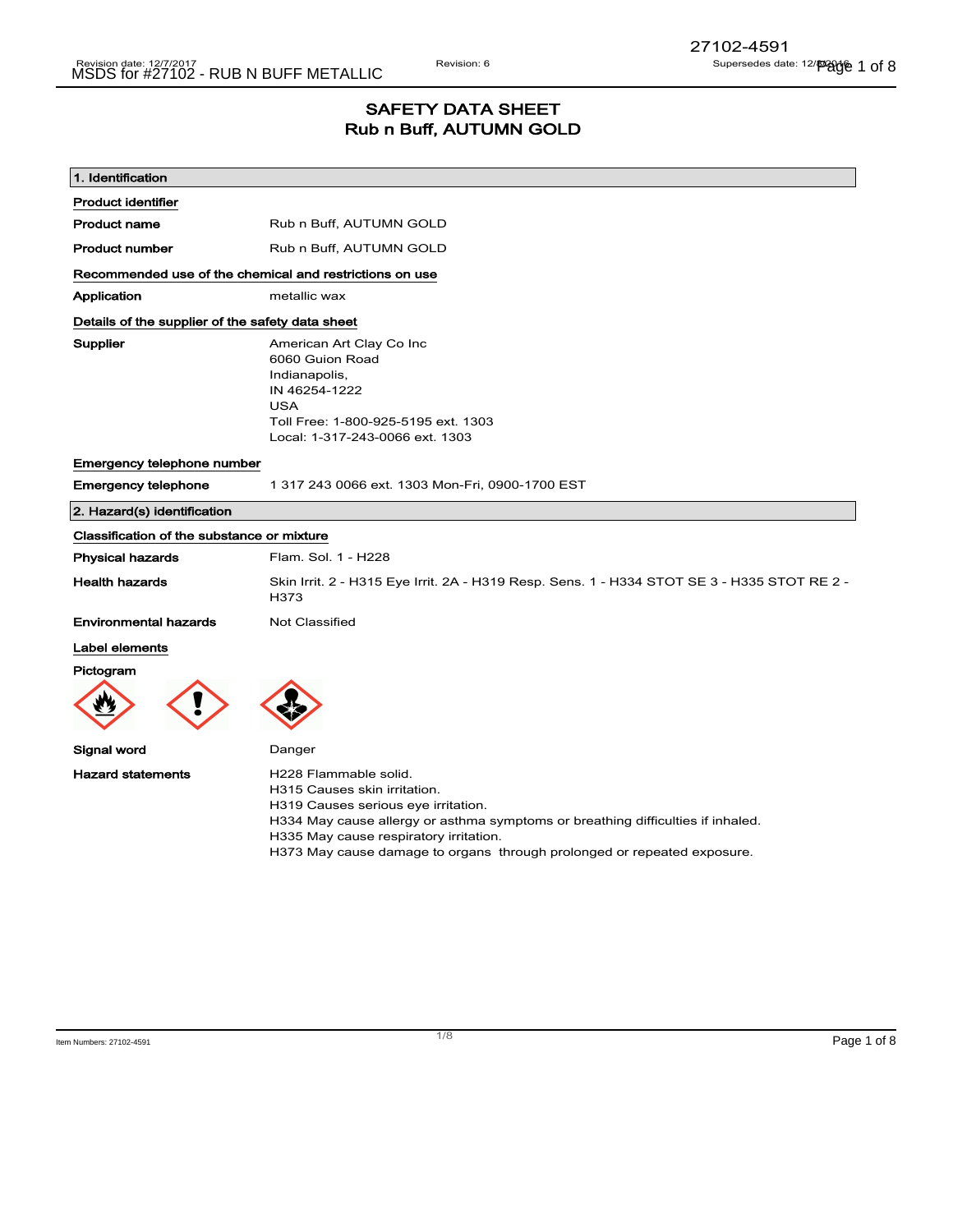| WARNING: FLAMMABLE. MAY BE HARMFUL IF SWALLOWED. VAPOR HARMFUL.<br>Supplemental label<br>information<br>Contains: COPPER, PETROLEUM DISTILLATES<br>PRECAUTIONS: Avoid ingestion. Wash hands immediately after use. When using do not eat,<br>drink or smoke. Do not store<br>or use near heat or flame. Use only with adequate ventilation. KEEP OUT OF REACH OF<br>CHILDREN.<br>FIRST AID TREATMENT: If inhalation symptoms occur, move to fresh air. If symptoms persist,<br>see a physician. If<br>swallowed, get prompt medical attention. For further information, contact a national poison<br>control number; 800-222-<br>1222.<br>Contains<br>s69 solvent, V391 varnish<br>Other hazards | <b>Precautionary statements</b> | P210 Keep away from heat, sparks, open flames and hot surfaces. No smoking.<br>P240 Ground/ bond container and receiving equipment.<br>P241 Use explosion-proof electrical equipment.<br>P260 Do not breathe vapor/ spray.<br>P261 Avoid breathing vapor/ spray.<br>P264 Wash contaminated skin thoroughly after handling.<br>P271 Use only outdoors or in a well-ventilated area.<br>P280 Wear protective gloves/ protective clothing/ eye protection/ face protection.<br>P284 [In case of inadequate ventilation] wear respiratory protection.<br>P302+P352 If on skin: Wash with plenty of water.<br>P304+P340 If inhaled: Remove person to fresh air and keep comfortable for breathing.<br>P305+P351+P338 If in eyes: Rinse cautiously with water for several minutes. Remove contact<br>lenses, if present and easy to do. Continue rinsing.<br>P312 Call a poison center/ doctor if you feel unwell.<br>P314 Get medical advice/ attention if you feel unwell.<br>P321 Specific treatment (see medical advice on this label).<br>P332+P313 If skin irritation occurs: Get medical advice/ attention.<br>P337+P313 If eye irritation persists: Get medical advice/ attention.<br>P342+P311 If experiencing respiratory symptoms: Call a poison center/ doctor.<br>P362+P364 Take off contaminated clothing and wash it before reuse.<br>P370+P378 In case of fire: Use foam, carbon dioxide, dry powder or water fog to extinguish.<br>P403+P233 Store in a well-ventilated place. Keep container tightly closed.<br>P405 Store locked up.<br>P501 Dispose of contents/ container in accordance with national regulations. |
|--------------------------------------------------------------------------------------------------------------------------------------------------------------------------------------------------------------------------------------------------------------------------------------------------------------------------------------------------------------------------------------------------------------------------------------------------------------------------------------------------------------------------------------------------------------------------------------------------------------------------------------------------------------------------------------------------|---------------------------------|-----------------------------------------------------------------------------------------------------------------------------------------------------------------------------------------------------------------------------------------------------------------------------------------------------------------------------------------------------------------------------------------------------------------------------------------------------------------------------------------------------------------------------------------------------------------------------------------------------------------------------------------------------------------------------------------------------------------------------------------------------------------------------------------------------------------------------------------------------------------------------------------------------------------------------------------------------------------------------------------------------------------------------------------------------------------------------------------------------------------------------------------------------------------------------------------------------------------------------------------------------------------------------------------------------------------------------------------------------------------------------------------------------------------------------------------------------------------------------------------------------------------------------------------------------------------------------------------------------------------------------------|
|                                                                                                                                                                                                                                                                                                                                                                                                                                                                                                                                                                                                                                                                                                  |                                 |                                                                                                                                                                                                                                                                                                                                                                                                                                                                                                                                                                                                                                                                                                                                                                                                                                                                                                                                                                                                                                                                                                                                                                                                                                                                                                                                                                                                                                                                                                                                                                                                                                   |
|                                                                                                                                                                                                                                                                                                                                                                                                                                                                                                                                                                                                                                                                                                  |                                 |                                                                                                                                                                                                                                                                                                                                                                                                                                                                                                                                                                                                                                                                                                                                                                                                                                                                                                                                                                                                                                                                                                                                                                                                                                                                                                                                                                                                                                                                                                                                                                                                                                   |
|                                                                                                                                                                                                                                                                                                                                                                                                                                                                                                                                                                                                                                                                                                  |                                 |                                                                                                                                                                                                                                                                                                                                                                                                                                                                                                                                                                                                                                                                                                                                                                                                                                                                                                                                                                                                                                                                                                                                                                                                                                                                                                                                                                                                                                                                                                                                                                                                                                   |

none present.

3. Composition/information on ingredients

| <b>Mixtures</b>                                                                                           |        |
|-----------------------------------------------------------------------------------------------------------|--------|
| s69 solvent                                                                                               | 10-30% |
| $CAS$ number: $-$                                                                                         |        |
| Classification<br>Flam. Liq. 3 - H226<br>Skin Irrit. 2 - H315<br>Eye Irrit. 2A - H319<br>STOT SE 3 - H335 |        |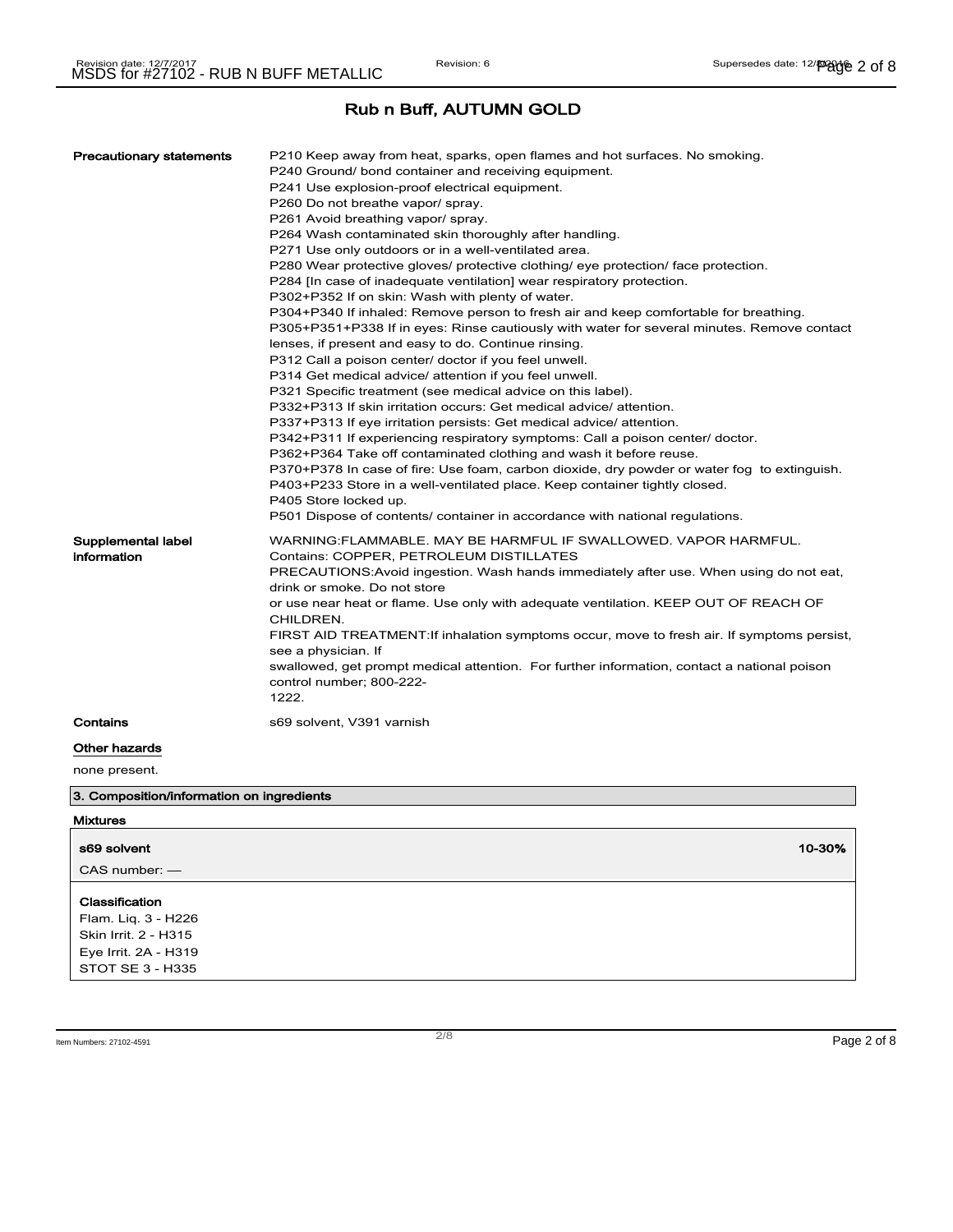| V391 varnish                                                                                                                             | 10-30%                                                                                                                                                                                                                                                                                                      |  |
|------------------------------------------------------------------------------------------------------------------------------------------|-------------------------------------------------------------------------------------------------------------------------------------------------------------------------------------------------------------------------------------------------------------------------------------------------------------|--|
| CAS number: -                                                                                                                            |                                                                                                                                                                                                                                                                                                             |  |
| Classification<br>Flam. Lig. 3 - H226<br>Skin Irrit. 2 - H315<br>Eye Irrit. 2A - H319<br>Resp. Sens. 1 - H334<br><b>STOT RE 2 - H373</b> |                                                                                                                                                                                                                                                                                                             |  |
|                                                                                                                                          | The full text for all hazard statements is displayed in Section 16.                                                                                                                                                                                                                                         |  |
| Composition comments                                                                                                                     | Only ingredients listed above are notifiable for this product. If none are shown then all<br>ingredients are exempt.                                                                                                                                                                                        |  |
| 4. First-aid measures                                                                                                                    |                                                                                                                                                                                                                                                                                                             |  |
| Description of first aid measures                                                                                                        |                                                                                                                                                                                                                                                                                                             |  |
| Inhalation                                                                                                                               | Move affected person to fresh air at once.                                                                                                                                                                                                                                                                  |  |
| Ingestion                                                                                                                                | Do not induce vomiting. Rinse mouth thoroughly with water. Give a few small glasses of water<br>or milk to drink. Get medical attention if any discomfort continues.                                                                                                                                        |  |
| <b>Skin Contact</b>                                                                                                                      | Wash skin thoroughly with soap and water.                                                                                                                                                                                                                                                                   |  |
| Eye contact                                                                                                                              | Rinse with water.                                                                                                                                                                                                                                                                                           |  |
|                                                                                                                                          | Most important symptoms and effects, both acute and delayed                                                                                                                                                                                                                                                 |  |
| Inhalation                                                                                                                               | Read Section 2 for any specific precautions associated with this product. In general, breathing<br>any type of dust/mist can and may aggravate irritation of the throat and lungs.                                                                                                                          |  |
| Ingestion                                                                                                                                | Read Section 2 for any specific precautions associated with the use of this product. Products<br>with specific warnings about ingestion will give guidance there.                                                                                                                                           |  |
| <b>Skin contact</b>                                                                                                                      | Prolonged skin contact may cause redness and irritation.                                                                                                                                                                                                                                                    |  |
| Eye contact                                                                                                                              | Read Section 2 for any specific precautions associated with the use of this product. In general<br>most ceramic and special products contain materials that maybe abrasive to eyes. Keeping<br>materials from contacting the eyes is prudent. If contact does occur, flush with clean water, do<br>not rub. |  |
|                                                                                                                                          | Indication of immediate medical attention and special treatment needed                                                                                                                                                                                                                                      |  |
| Notes for the doctor                                                                                                                     | Treat symptomatically.                                                                                                                                                                                                                                                                                      |  |
| 5. Fire-fighting measures                                                                                                                |                                                                                                                                                                                                                                                                                                             |  |
| Extinguishing media                                                                                                                      |                                                                                                                                                                                                                                                                                                             |  |
| Suitable extinguishing media                                                                                                             | Use fire-extinguishing media suitable for the surrounding fire.                                                                                                                                                                                                                                             |  |
| Special hazards arising from the substance or mixture                                                                                    |                                                                                                                                                                                                                                                                                                             |  |
| Specific hazards                                                                                                                         | The product increases the risk of fire and may accelerate combustion.                                                                                                                                                                                                                                       |  |
| Advice for firefighters                                                                                                                  |                                                                                                                                                                                                                                                                                                             |  |
| for firefighters                                                                                                                         | Special protective equipment Use protective equipment appropriate for surrounding materials.                                                                                                                                                                                                                |  |
| 6. Accidental release measures                                                                                                           |                                                                                                                                                                                                                                                                                                             |  |
|                                                                                                                                          | Personal precautions, protective equipment and emergency procedures                                                                                                                                                                                                                                         |  |

Item Numbers: 27102-4591 **Page 3 of 8**  $\frac{3}{8}$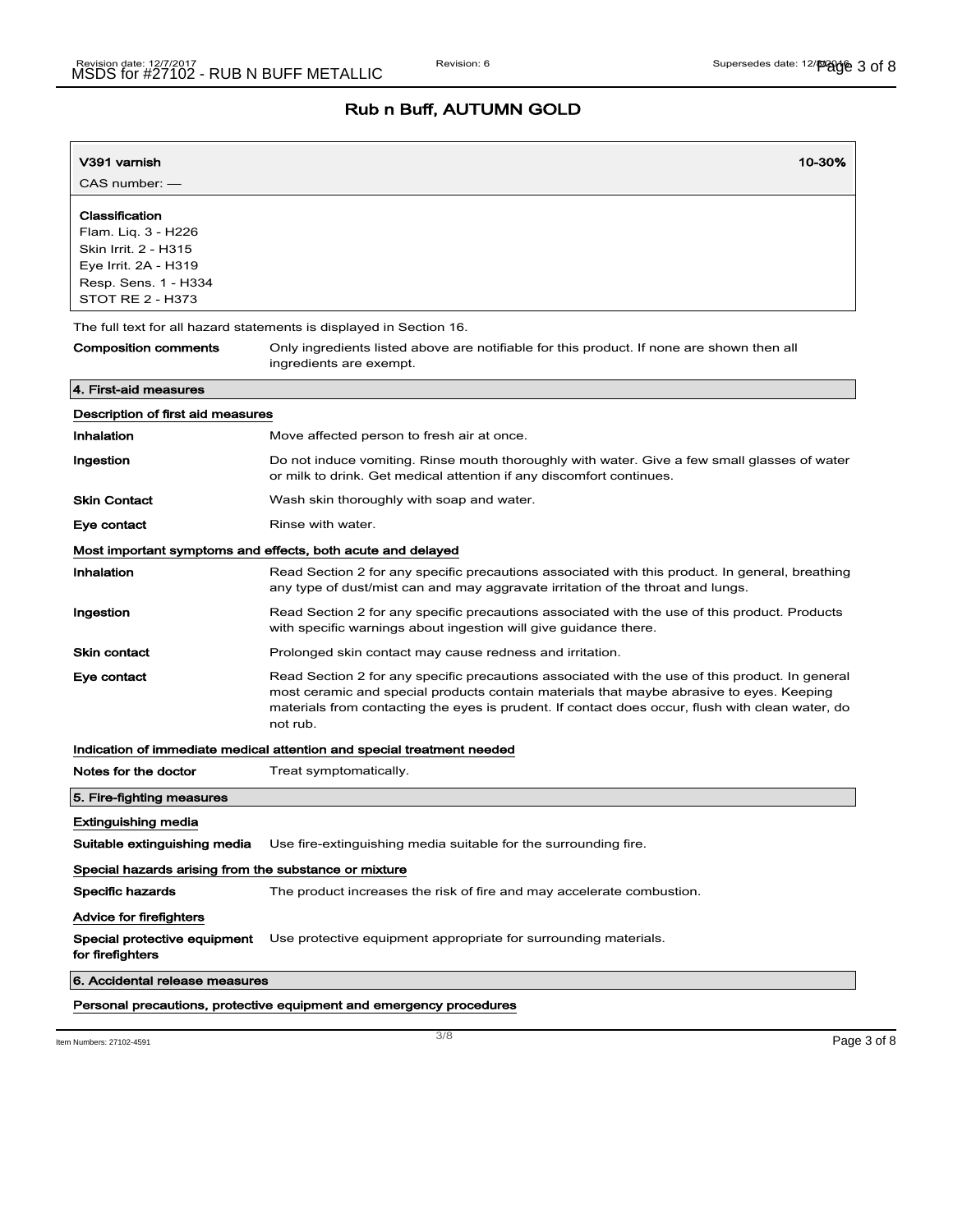| <b>Personal precautions</b>                                  | For personal protection, see Section 8.                                                                                                                               |
|--------------------------------------------------------------|-----------------------------------------------------------------------------------------------------------------------------------------------------------------------|
| <b>Environmental precautions</b>                             |                                                                                                                                                                       |
| <b>Environmental precautions</b>                             | Avoid spreading dust or contaminated materials.                                                                                                                       |
| Methods and material for containment and cleaning up         |                                                                                                                                                                       |
| Methods for cleaning up                                      | Collect spillage for reclamation or absorb in vermiculite, dry sand or similar material.                                                                              |
| Reference to other sections                                  | For waste disposal, see Section 13. For personal protection, see Section 8.                                                                                           |
| 7. Handling and storage                                      |                                                                                                                                                                       |
| Precautions for safe handling                                |                                                                                                                                                                       |
| <b>Usage precautions</b>                                     | Read label before use. Do not eat, drink or smoke when using this product. Good personal<br>hygiene procedures should be implemented.                                 |
| Conditions for safe storage, including any incompatibilities |                                                                                                                                                                       |
| Storage precautions                                          | Store in tightly-closed, original container in a dry and cool place.                                                                                                  |
| Specific end uses(s)                                         |                                                                                                                                                                       |
| Specific end use(s)                                          | The identified uses for this product are detailed in Section 1.                                                                                                       |
| 8. Exposure Controls/personal protection                     |                                                                                                                                                                       |
| Ingredient comments                                          | Only ingredients listed n Section 3 are notifiable for this product. If none are shown then all<br>ingredients are exempt.                                            |
| <b>Exposure controls</b>                                     |                                                                                                                                                                       |
| <b>Protective equipment</b>                                  |                                                                                                                                                                       |
|                                                              |                                                                                                                                                                       |
| Appropriate engineering<br>controls                          | No specific ventilations requirements unless the "FAN" pictogram is shown above or specified<br>in Section 2. Provide adequate general and local exhaust ventilation. |
| Eye/face protection                                          | Wear eye protection.                                                                                                                                                  |
| <b>Hand protection</b>                                       | No specific hand protection required unless the "HAND PROTECTION" pictogram is shown<br>above or specified in Section 2.                                              |
| Hygiene measures                                             | When using do not eat, drink or smoke.                                                                                                                                |
| Respiratory protection                                       | If ventilation is inadequate, suitable respiratory protection must be worn.                                                                                           |
| 9. Physical and Chemical Properties                          |                                                                                                                                                                       |
| Information on basic physical and chemical properties        |                                                                                                                                                                       |
| Appearance                                                   | Colored paste.                                                                                                                                                        |
| Color                                                        | Various colors.                                                                                                                                                       |
| Odor                                                         | Petroleum.                                                                                                                                                            |
| <b>Odor threshold</b>                                        | No information available.                                                                                                                                             |
| pН                                                           | $6 - 8$                                                                                                                                                               |
| Melting point                                                | No information available.                                                                                                                                             |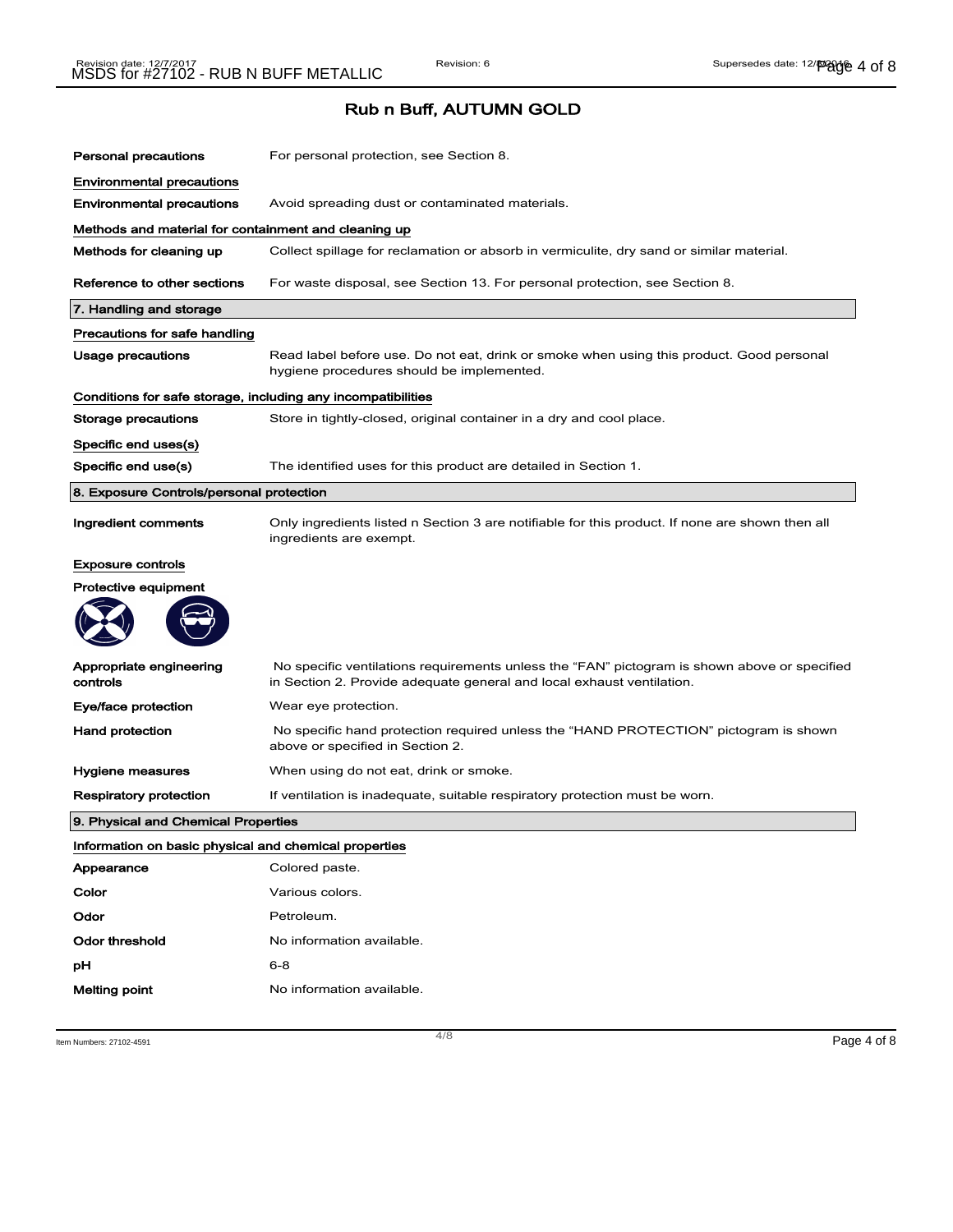| Initial boiling point and range                 | No information available.                                                                                                  |
|-------------------------------------------------|----------------------------------------------------------------------------------------------------------------------------|
| <b>Flash point</b>                              | > 29°C/84°F Pensky-Martens closed cup.                                                                                     |
| <b>Evaporation rate</b>                         | No information available.                                                                                                  |
| Flammability (solid, gas)                       | No information available.                                                                                                  |
| Upper/lower flammability or<br>explosive limits | No information available.                                                                                                  |
| Vapor pressure                                  | No information available.                                                                                                  |
| <b>Relative density</b>                         | Greater than 1.0                                                                                                           |
| Solubility(ies)                                 | Not applicable.                                                                                                            |
| <b>Partition coefficient</b>                    | No information available.                                                                                                  |
| Auto-ignition temperature                       | Not applicable.                                                                                                            |
| <b>Decomposition Temperature</b>                | No information available.                                                                                                  |
| <b>Viscosity</b>                                | No information available.                                                                                                  |
| <b>Explosive properties</b>                     | none                                                                                                                       |
| Oxidizing properties                            | none                                                                                                                       |
| <b>Other information</b>                        | Not applicable.                                                                                                            |
| 10. Stability and reactivity                    |                                                                                                                            |
| Reactivity                                      | There are no known reactivity hazards associated with this product.                                                        |
| Stability                                       | Stable at normal ambient temperatures and when used as recommended.                                                        |
| Possibility of hazardous<br>reactions           | None known.                                                                                                                |
| <b>Conditions to avoid</b>                      | None known.                                                                                                                |
| <b>Materials to avoid</b>                       | None known.                                                                                                                |
| Hazardous decomposition<br>products             | None known.                                                                                                                |
| 11. Toxicological information                   |                                                                                                                            |
| Information on toxicological effects            |                                                                                                                            |
| Toxicological effects                           | Please read Section 2 thoroughly to understand the toxicological risks, (if any) and<br>precautions for safe use (if any). |
| Skin corrosion/irritation                       |                                                                                                                            |
| <b>Skin sensitization</b>                       |                                                                                                                            |
| <b>Skin sensitization</b>                       | Based on available data the classification criteria are not met.                                                           |
| Eye contact                                     | May cause temporary eye irritation.                                                                                        |
| 12. Ecological Information                      |                                                                                                                            |
|                                                 |                                                                                                                            |

Item Numbers: 27102-4591 **Page 5 of 8**  $\overline{5/8}$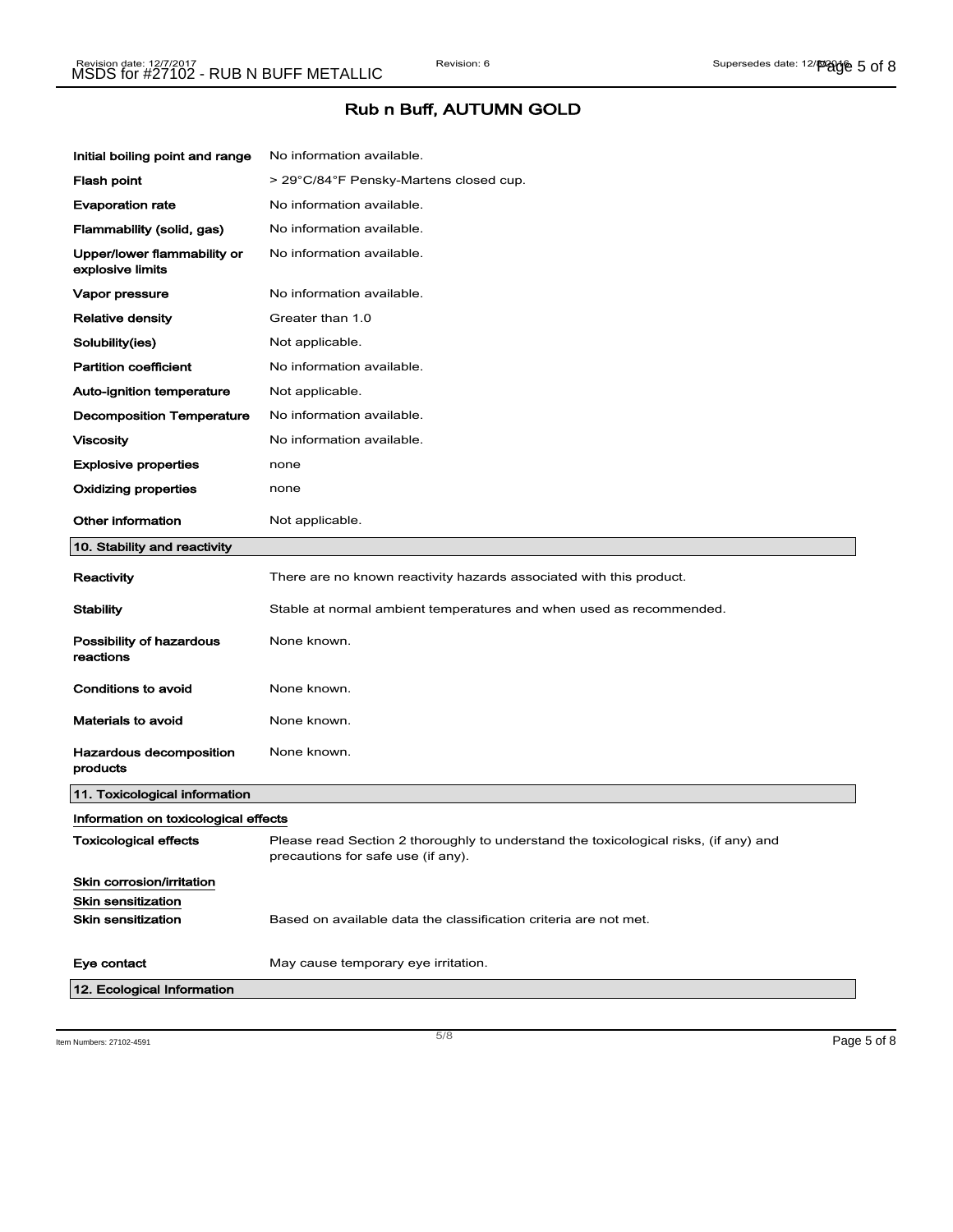| Ecotoxicity                      | Not regarded as dangerous for the environment.                                                                                                                                                                                                 |
|----------------------------------|------------------------------------------------------------------------------------------------------------------------------------------------------------------------------------------------------------------------------------------------|
| <b>Toxicity</b>                  | Please read Section 2 completely. If any environmental warnings such as; H411 or H412 are<br>listed in Section 2, please use appropriate procedures when disposing of product and<br>container. Do not put materials into waterways or sewers. |
| Persistence and degradability    |                                                                                                                                                                                                                                                |
| Persistence and degradability    | No data available.                                                                                                                                                                                                                             |
| <b>Biodegradation</b>            | Not inherently biodegradable.                                                                                                                                                                                                                  |
| <b>Bioaccumulative potential</b> |                                                                                                                                                                                                                                                |
| <b>Partition coefficient</b>     | No information available.                                                                                                                                                                                                                      |
| Mobility in soil                 |                                                                                                                                                                                                                                                |
| <b>Mobility</b>                  | Semi-mobile.                                                                                                                                                                                                                                   |
| Other adverse effects            |                                                                                                                                                                                                                                                |
| Other adverse effects            | None known.                                                                                                                                                                                                                                    |
| 13. Disposal considerations      |                                                                                                                                                                                                                                                |
| Waste treatment methods          |                                                                                                                                                                                                                                                |
| <b>General information</b>       | Dispose of waste product or used containers in accordance with local regulations                                                                                                                                                               |
| 14. Transport information        |                                                                                                                                                                                                                                                |
| General                          | This package is shipped in accordance with ADR SP375, IATA A197 & IMDG 2.10.2.7. As<br>supplied, this product is consigned under the Excepted Quantities provisions. For quantities<br>shipped less than 30ml inner pack, total pack of 500ml  |
| UN Number                        |                                                                                                                                                                                                                                                |
| UN No. (TDG)                     | 1325                                                                                                                                                                                                                                           |
| UN No. (IMDG)                    | 1325                                                                                                                                                                                                                                           |
| UN No. (ICAO)                    | 1325                                                                                                                                                                                                                                           |
| UN No. (DOT)                     | 1325                                                                                                                                                                                                                                           |
| UN proper shipping name          |                                                                                                                                                                                                                                                |
| Proper shipping name (TDG)       | FLAMMABLE SOLID, ORGANIC, N.O.S., contains (Solvent Naphtha, Hydro treated Light<br>Petroleum Distillates).                                                                                                                                    |
|                                  | Proper shipping name (IMDG) FLAMMABLE SOLID, ORGANIC, N.O.S., contains (Solvent Naphtha, Hydro treated Light<br>Petroleum Distillates).                                                                                                        |
|                                  | Proper shipping name (ICAO) FLAMMABLE SOLID, ORGANIC, N.O.S., contains (Solvent Naphtha, Hydro treated Light<br>Petroleum Distillates)                                                                                                         |
| Proper shipping name (DOT)       | FLAMMABLE SOLID, ORGANIC, N.O.S., contains (Solvent Naphtha, Hydro treated Light<br>Petroleum Distillates).                                                                                                                                    |
| Transport hazard class(es)       |                                                                                                                                                                                                                                                |
| <b>TDG class</b>                 | 4.1                                                                                                                                                                                                                                            |
| TDG label(s)                     | 4.1                                                                                                                                                                                                                                            |
| <b>IMDG Class</b>                | 4.1                                                                                                                                                                                                                                            |

Item Numbers: 27102-4591 **Page 6 of 8**  $\overline{6/8}$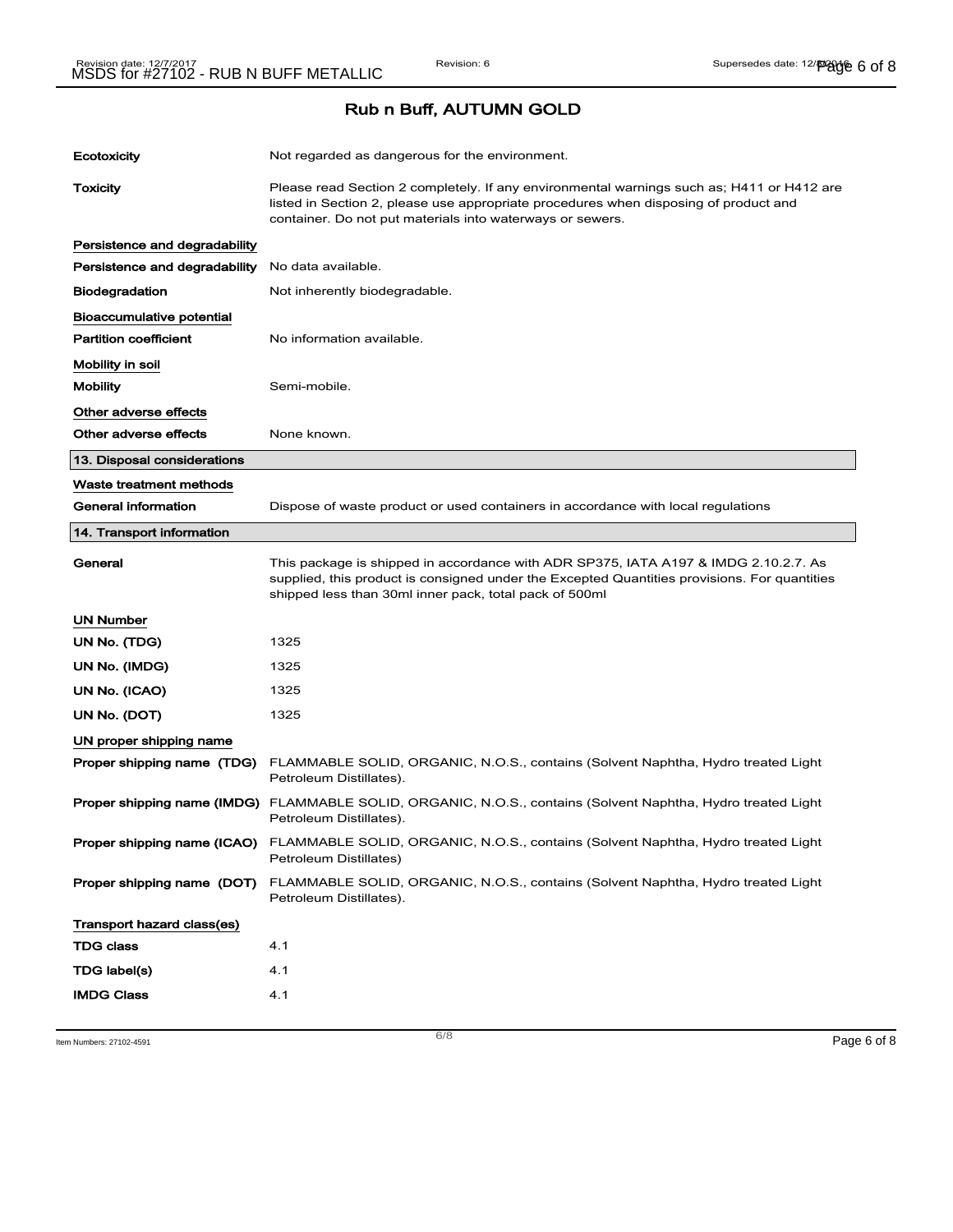| <b>ICAO class/division</b>                        | 4.1          |
|---------------------------------------------------|--------------|
| <b>Transport labels</b>                           |              |
|                                                   |              |
| Packing group                                     |              |
| <b>TDG Packing Group</b>                          | Ш            |
| <b>IMDG packing group</b>                         | $\mathbf{I}$ |
| ICAO packing group                                | Ш            |
| DOT packing group                                 | $\mathbf{I}$ |
| <b>Environmental hazards</b>                      |              |
| <b>Environmentally Hazardous Substance</b><br>No. |              |
| Special precautions for user                      |              |
| <b>EmS</b>                                        | $F-A, S-G$   |
| 15. Regulatory information                        |              |
|                                                   |              |

#### US State Regulations

### California Proposition 65 Carcinogens and Reproductive Toxins

None of the ingredients are listed or exempt.

#### Inventories

#### Canada - DSL/NDSL

All the ingredients are listed or exempt.

#### US - TSCA

All the ingredients are listed or exempt.

#### US - TSCA 12(b) Export Notification

All the ingredients are listed or exempt.

| 16. Other information |                                                                                                                                                                                                 |
|-----------------------|-------------------------------------------------------------------------------------------------------------------------------------------------------------------------------------------------|
| General information   | The following are the top 5 materials by weight listed for New Jersey (if applicable):- Oil<br>Varnish, Petroleum Distillatre, Carnauba Wax8015-86-9, Kaolin Clay1332-58-7, Various<br>Pigments |
| <b>Revision date</b>  | 12/7/2017                                                                                                                                                                                       |
| Revision              | 6                                                                                                                                                                                               |
| Supersedes date       | 12/8/2016                                                                                                                                                                                       |
| SDS No.               | 5512                                                                                                                                                                                            |